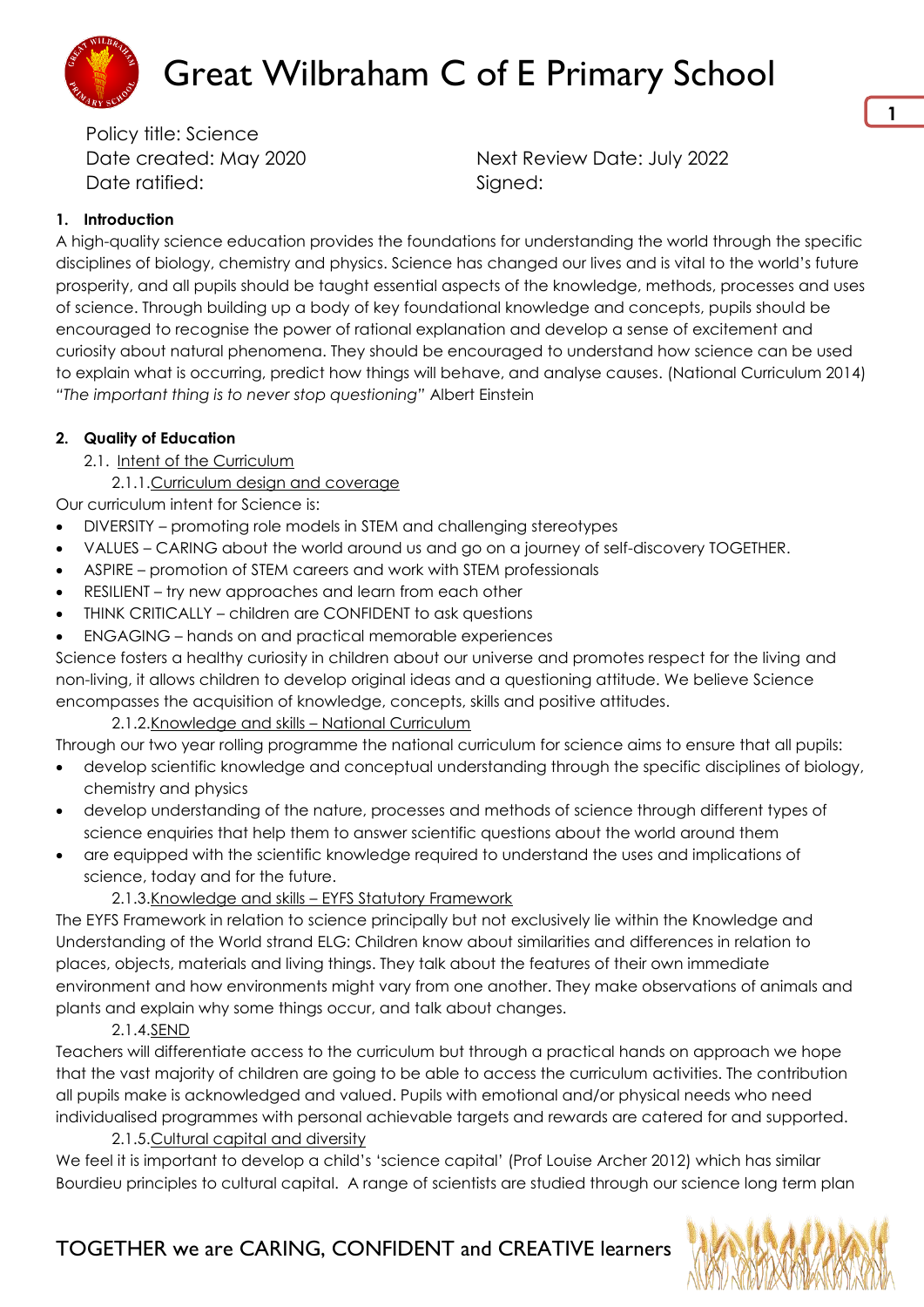

Date created: May 2020 Next Review Date: July 2022

and careful thought has been made into the diversity. Developing positive attitudes towards science is vital to encourage pupils to want to continue scientific learning at secondary school.

### 2.2. Implementation of Teaching and Learning

#### 2.2.1.Subject knowledge

Our principles of teaching science at GWPS are that lessons involve:

- A practical and hands on approach whenever possible
- An engaging, fun, memorable and creative attitude
- A child led curiosity and journey of self-discovery
- Explaining to and learning from each other
- Inspiration from the world around us
- Asking questions and trying new approaches

Science is part of our topic cycle and although taught throughout the year, the whole school bases their topic work around science in the Spring term seeking opportunities to work collaboratively. We believe that Science can and should be taught in a cross curricular approach and has links to mathematical thinking, inspiring writing and clear links to design technology and computing.

#### 2.2.2.Leadership support

We are a PSQM Gilt school and have a dedicated STEM subject lead who ensures training, book scrutiny and leadership of the subject to monitor the subject.

#### 2.2.3.Formative assessment

Assessment for learning is continuous throughout the planning, teaching and learning cycle. However children are more formally assessed using a variety of methods:

- Observing children at work, individually, in pairs, in a group, and in classes
- Next step marking, targets and learning objectives
- Questioning to elicit thoughts, check misconceptions and understanding through mini plenaries
- Talking and listening to children
- In Foundation, Science provides children with opportunities for: playing and exploring, active learning, creating and thinking critically. Purposeful play activities provide a vehicle for formative assessment. 2.2.4.Resources

Science resources are kept centrally and audited on a regular basis. It is staff responsibility to ensure that resources are placed back neatly and in their original place.

#### 2.2.5.Learning environment

Within every classroom, the principles of teaching science and the scientific skills wheel is displayed. For every lesson the classroom may be moved and classroom organisation considered – although risk assessments may need to be made – use of chemicals, ladders, etc.

#### 2.3. Impact

#### 2.3.1.Summative assessment

In KS1 and KS2 summative assessments are made using observations and the Rising Stars summative tests, with the use of Target Tracker to make observations and assessments of scientific enquiry skills

2.3.2.Preparation for next stage of education

At the end of Reception year Knowledge and Understanding of the World is reported as part of the Development Matters curriculum. At the end of KS1 and KS2 it is statutory for the school to report standards in science. Children's progress is continually monitored and tracked throughout their time at Great Wilbraham C of E Primary and reported to parents at the end of every year.

#### 2.3.3.High quality pupil work

High expectations of science should apply as though working in any other subject. In Science, pupils are encouraged to be open-minded and to try and make sense of what they see and find out. The main focus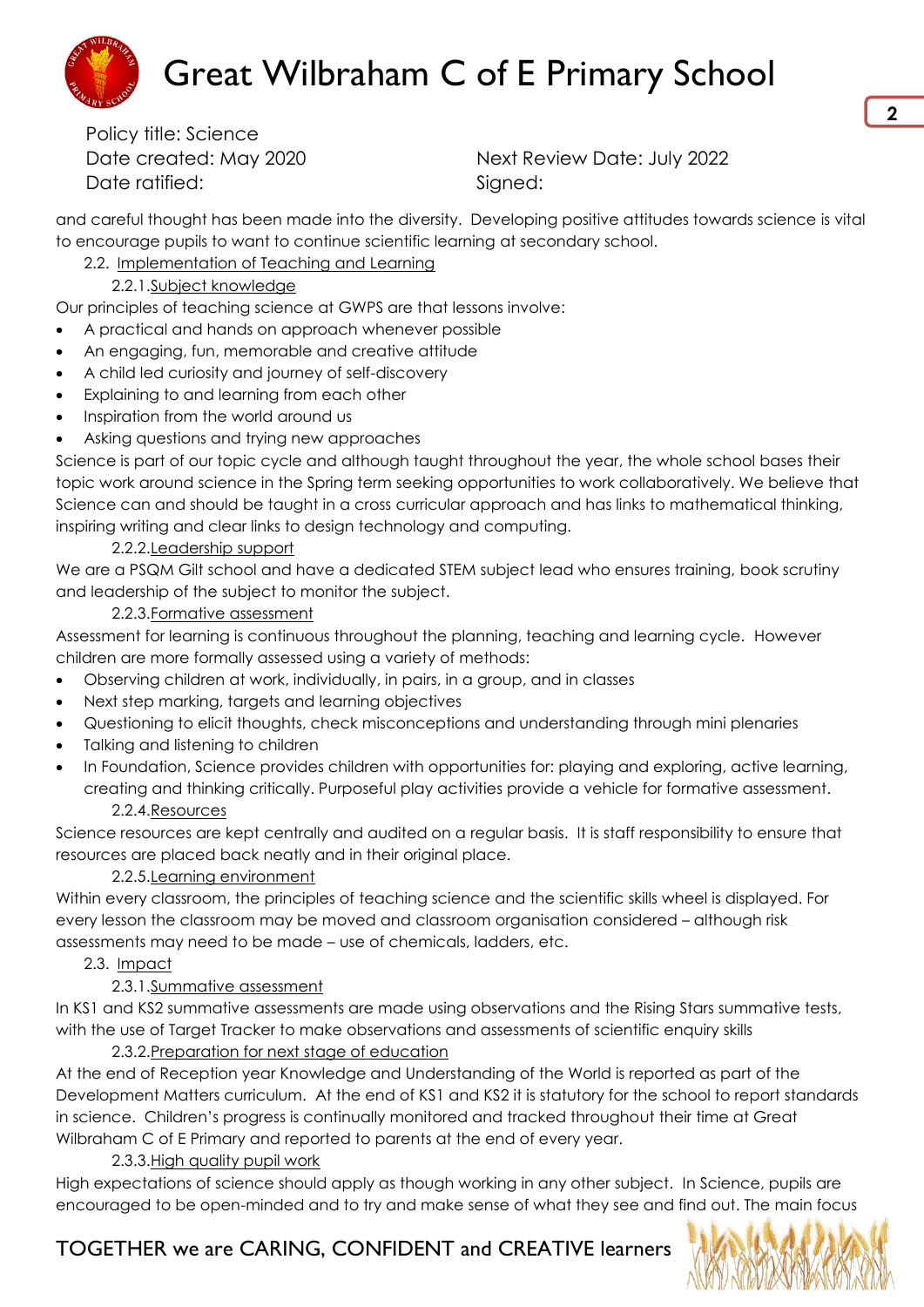

Date created: May 2020 Next Review Date: July 2022

of our approach will be through open-ended activities where we encourage children to recognize the need for fair testing and working scientifically to answer questions.

#### 2.3.4.Applying learning

Children are encouraged to apply their learning within and from other subjects – for example maths, DT and computing can all be taught within science. Other cross curricular opportunities to use science learning within other subjects are often sought, for example writing explanations in English.

#### **3. Behaviour and Attitudes**

#### 3.1. Attitudes to learning

Children are taught to ask questions, work to the principles of science and investigate systemiatically using a range of resources and implementing fair testing.

#### 3.2. Positive and respectful culture

Staff and children will respect each other's abilities in Science and aim to support each other to be the best they can be in a safe and supportive environment. Collaborative learning and thinking critically are key within this subject and must be managed carefully.

#### 3.3. Supporting colleagues

Colleagues will be supported by the Science coordinator and provided with CPD or key ideas to develop their teaching when appropriate.

#### **4. Personal development**

#### 4.1. Extended curriculum and wider outcomes

In the past two years we have had opportunities to work with different Departments and Institutes associated with Cambridge University (the Department of Engineering, the Department of Chemistry and Institute of Astronomy) and participate in science competitions. We hold an annual science week in January, working with a STEM ambassador annually and biennially hosting a stargazing evening.,

#### 4.2. Social, Moral, Spiritual, Cultural

Children will:

- Work in groups and independently to solve problems and investigate questions
- Discuss scientific moral issues about the world around us
- Understand the development of science within our culture
	- 4.3. Christian ethos and British values

British values are celebrated throughout the school including scientific discoveries and development of science contributions around the world and in this country.

# **5. Leadership and management**

# 5.1. Roles and responsibilities

# **Leadership**

- $\triangleright$  To ensure the monitoring of science and the principles
- $\triangleright$  To promote science capital within the school

# **Staff**

- $\triangleright$  To deliver the curriculum
- $\triangleright$  To teach according to the science principles

# **Governing Body**

 $\triangleright$  To be aware of and involved in the monitoring of science

# **Parents**

 $\triangleright$  To promote positive attitudes towards science